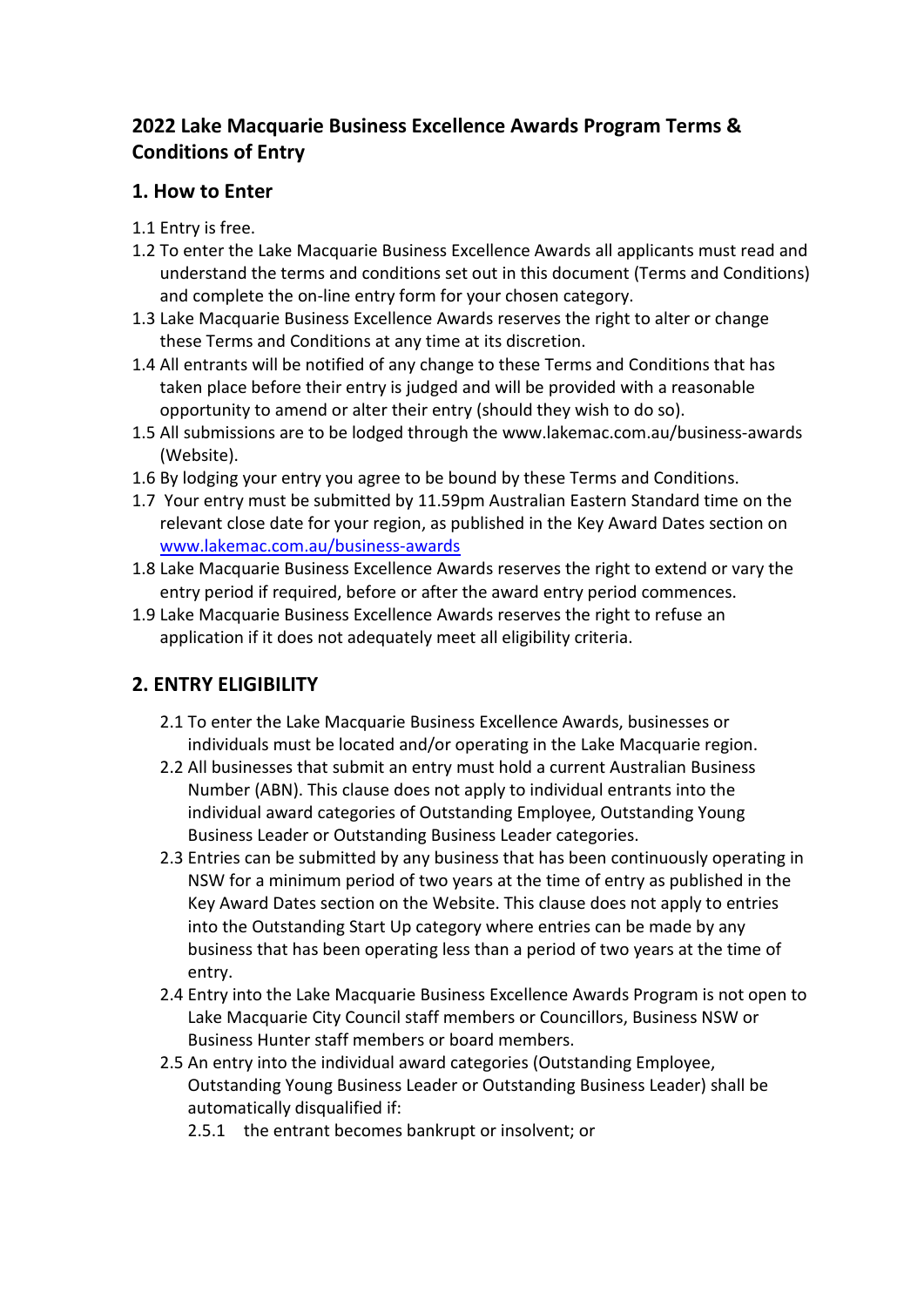- 2.5.2 the entrant becomes disqualified from holding office as a director of any organisation or company.
- 2.6 The Lake Macquarie Business Excellence Awards reserves the right in their sole discretion to disqualify any individual or business entry who the Lake Macquarie Business Excellence Awards has reason to believe has breached any of these Terms and Conditions, or engaged in any unlawful, fraudulent, misleading, deceptive or other improper misconduct that may jeopardise the fair and proper conduct of the Awards Program or otherwise bring the Awards into disrepute or damage the goodwill or reputation of the Lake Macquarie Business Excellence Awards.
- 2.7 Lake Macquarie Business Excellence Awards accepts no responsibility for any entries lost in transit or not received by the closing time due to technical disruptions or any other reason beyond the control of the Lake Macquarie Business Excellence Awards.

## **3. Previous Year Winners**

3.1. Winners are eligible to enter the same category in the subsequent year that they have won, up to a maximum of three consecutive years.

3.2. To progress as a Business Hunter Finalist, winners must be either (this clause 3.2 does not apply to individual entrants into the individual award categories of Outstanding Employee, Outstanding Young Business Leader and Outstanding Business Leader):

- 3.2.1 member of Business Australia;
- 3.2.2 a current financial member o[f Business](https://www.businessnsw.com/) NSW or [Business Hunter](https://www.businesshunter.com/) or any of its related or controlled entities;
- 3.2.3 a Local Business Chamber member that has opted in to become a member of Business NSW;

#### **4. Entry requirements**

- 4.1 All entries for consideration must be lodged online and include the required information.
- 4.2 Lake Macquarie Business Excellence Awards and Business Hunter reserves the right to declare any entry ineligible, if at any time during or after the term of the award process your entry form is found to be incomplete, deficient, false or misleading in any way.

## **5. Opening Dates**

- 5.1. Refer to the Key Award Dates page on the Website for entry opening dates.
- 5.2. Lake Macquarie Business Excellence Awards reserves the right to extend or vary the entry period if required, before or after the Awards entry period commences.

## **6. Closing Dates**

6.1. Refer to the Key Award Dates page on the website for entry closing dates.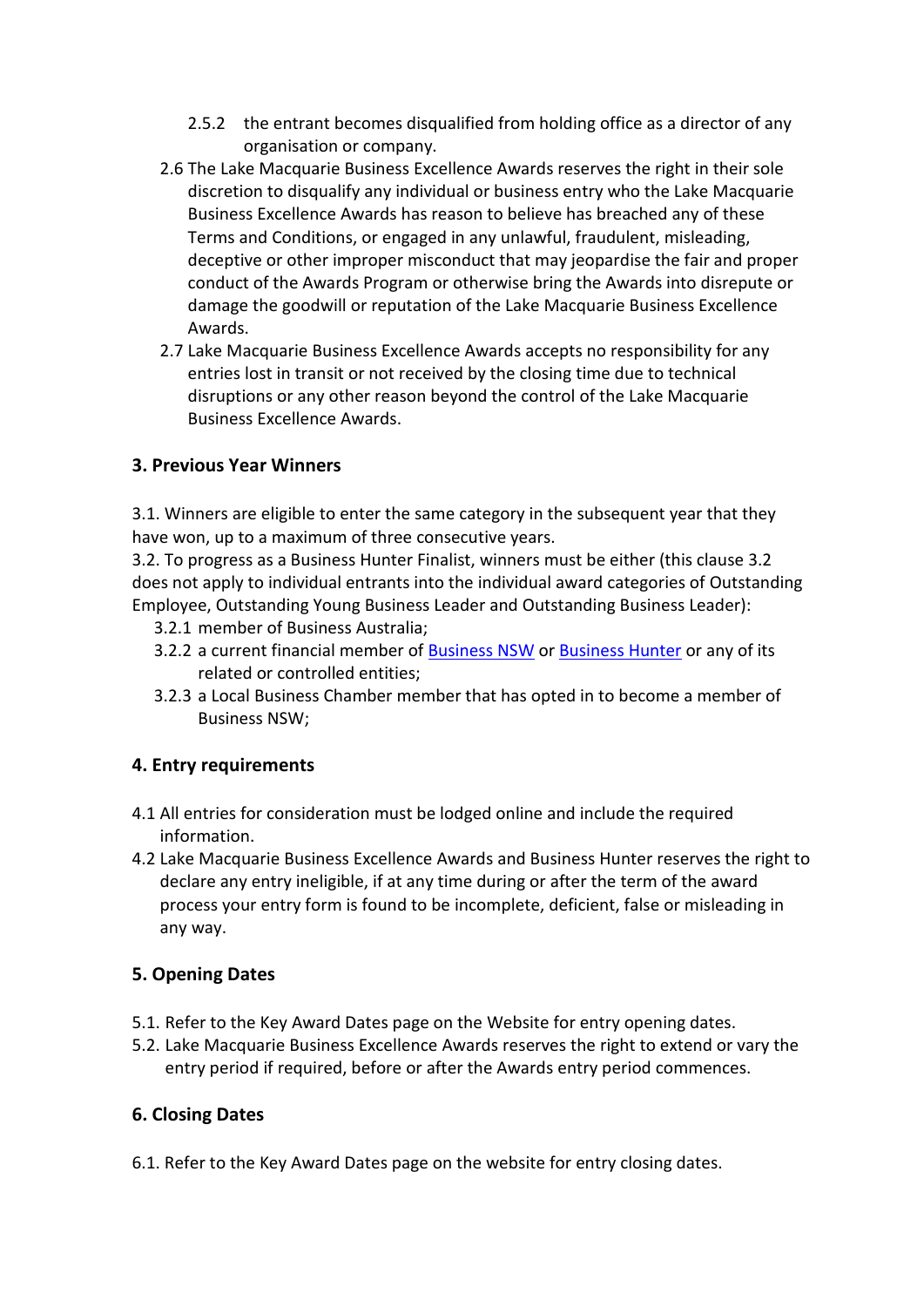6.2 Lake Macquarie Business Excellence Awards reserves the right to extend or vary the entry period if required, before or after the Awards entry period commences.

## **7. Confidentiality**

7.1. Upon their submission pursuant to these Terms and Conditions, entries become the property of Lake Macquarie Business Excellence Awards. All information provided in the entry form will be used for the purpose of judging only and will be treated as commercialin-confidence by Lake Macquarie Business Excellence Awards, Business Hunter and Business NSW and any of its related or controlled entities, unless otherwise specified.

7.2 If you are selected as a finalist in the Awards program, information provided in your entry (excluding financial information) will be used for the purpose of promoting the Awards and your business. [www.lakemac.com.au/business-awards](http://www.lakemac.com.au/business-awards)

7.3 Contact information provided in your entry form will be disclosed to sponsors for the purpose of direct opportunities for promotion through sponsor partners. You can refuse the disclosure of contact information to sponsors by advising 13 26 96 or navigation@nswbc.com.au in writing.

7.4 Lake Macquarie Business Excellence Awards, Business Hunter and Business NSW, in accordance with the NSW Privacy and Personal Information Protection Act (PPIPA) 1998 and the Government Information Public Access Act (GIPA) 2009 may collect, use and disclose personal information in accordance with its Privacy Policy which can be viewed online at [Privacy Statement - Lake Macquarie](https://www.lakemac.com.au/Privacy-Statement) City Council or by contacting the company secretary via the following:

Privacy Officer Lake Macquarie City Council 02 4921 0333 [council@lakemac.nsw.gov.au](mailto:council@lakemac.nsw.gov.au)

7.5 Lake Macquarie Business Excellence Awards, Business Hunter and Business NSW Privacy Policy is deemed to be incorporated into these Terms and Conditions and by entering the Awards, you are taken to consent to Lake Macquarie Business Excellence Awards, Business Hunter and Business NSW Privacy Policy. The Privacy Policy may be replaced or varied at the discretion of Business Hunter and Business NSW from time to time, and as replaced or varied it is incorporated into these Terms and Conditions.

## **8. Judging**

8.1 All entries are judged by a panel of subject matter experts, selected by the Lake Macquarie Business Excellence Awards from business and community leaders. These judges may be drawn from current employees of Local Chambers, Business Hunter and Business NSW or any of its related or controlled entities.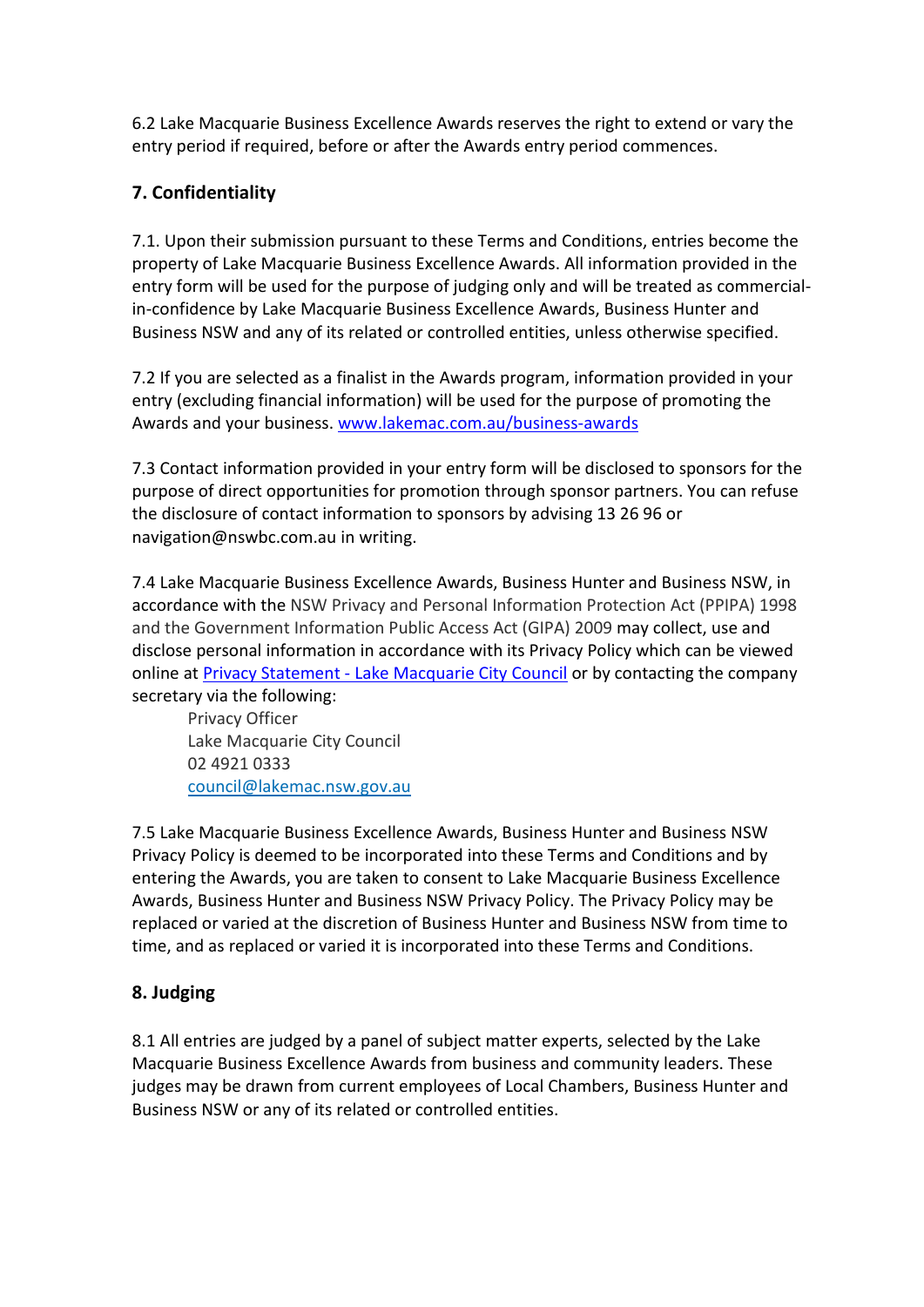8.2 Judges will allocate scores to each question asked, and these scores will be multiplied by a weighting to reach an overall score for each entry.

8.3 There will only be one winner per category.

8.4 Where there are two or more entries with the same highest score a count back will be conducted to determine which entrant scored higher on the most category questions.

8.5 If after the count back there is still two or more entries with the same highest score, the judging panel will be reconvened for determination of the winner.

8.6 State Category Winners may be eligible to form part of the immediate subsequent year's Regional Awards Judging Panel for their winning category, if they are not entering that category in the year they are judging or the year immediately following their role as a judge.

8.7 Judges are required to sign a confidentiality agreement and disclose any conflict of interest to [business@lakemac.nsw.gov.au](mailto:business@lakemac.nsw.gov.au)

8.8 The Judging Panel's decision is final and no further correspondence will be entered into.

8.9 In situations where there is only one entrant for a category in a Local Award, this entry will be judged. Subject to meeting a gateway score, the entry will become an automatic Regional Finalist and will be awarded a Regional Finalist certificate and represent their region in that category at the Regional Gala event.

8.10 A representative of the Lake Macquarie Business Excellence Awards, Business Hunter or Business NSW or the Judging Panel may contact any entrant via telephone interview or email for further information or to verify their entry prior to selecting the final preferred winner. Conducting such interviews does not create any obligation on the Lake Macquarie Business Excellence Awards or the Judging Panel to select the interviewed entrant as a winner.

#### **9. Awards**

9.1 The Lake Macquarie Business Excellence Awards comprise of the following categories:

- 9.1 1 Outstanding Employee
- 9.1.2 Outstanding Young Business Leader (age 18- 35+)
- 9.1.3 Outstanding Business Leader (age 36+)
- 9.1.4 Excellence in Tourism and Hospitality
- 9.1.5 Employer of Choice
- 9.1.6 Excellence in Innovation
- 9.1.7 Excellence in Sustainability
- 9.1.8 Outstanding Community Organisation
- 9.1.9 Outstanding Start Up (trading for a period of less than 24 months)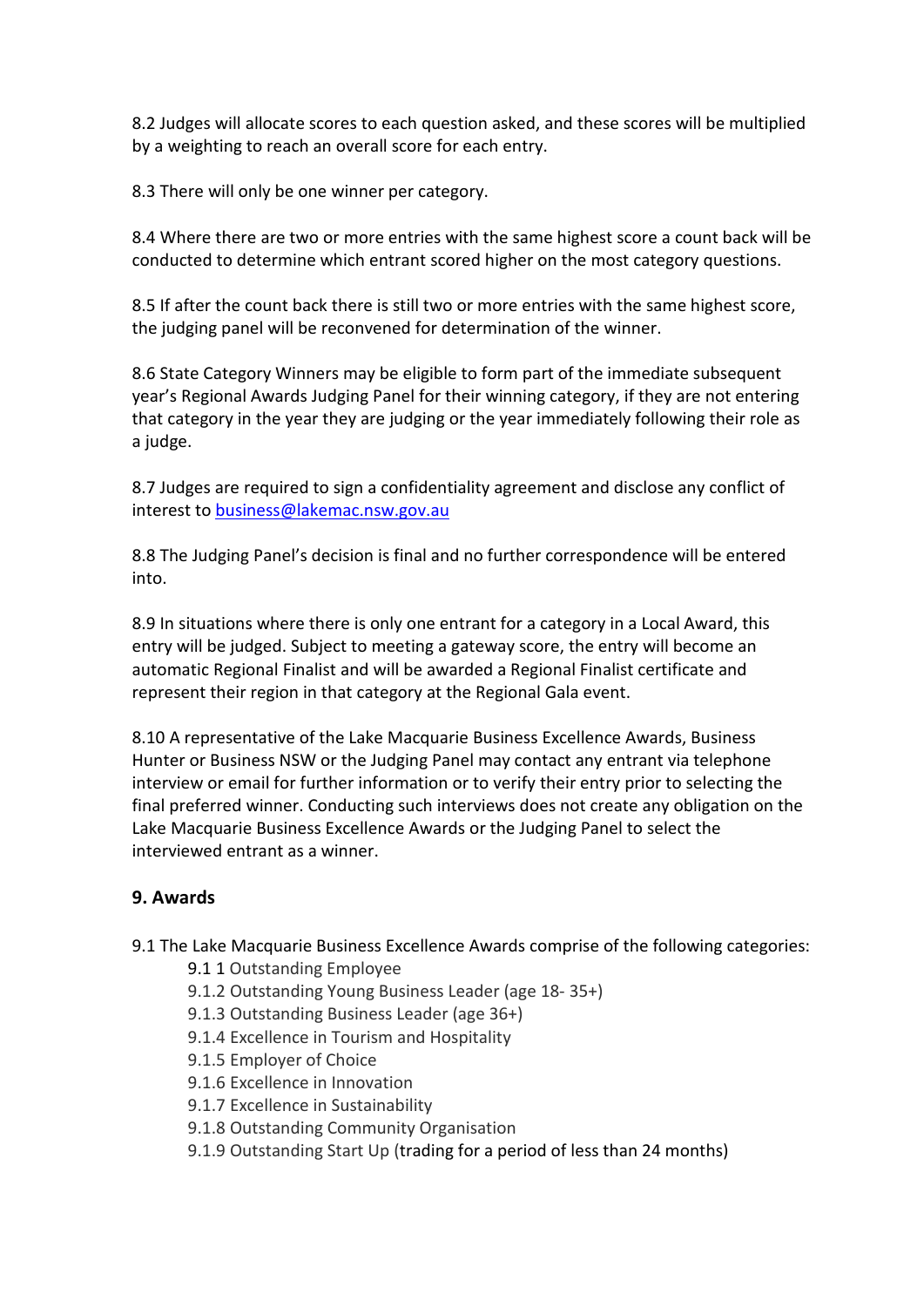9.1.10 Excellence in Diversity and Inclusion

9.1.11 Excellence in Micro Business (for businesses employing less than 5 FTE employees\*); \*This includes all employees on payroll in Australia such as contractors, casuals and labour hire staff.

9.1.2 Excellence in Small Business (for businesses employing between 5 and 20 FTE employees\*); \*This includes all employees on payroll in Australia such as contractors, casuals and labour hire staff.

9.1.3 Excellence in Large Business (for businesses employing 21 FTE or more employees\*); \* This includes all employees on payroll in Australia such as contractors, casual and labour hire staff.

9.1.14 Business of the Year (winners of the business categories will automatically be entered into this category).

9.2 Lake Macquarie Business Excellence Awards, Business Hunter and Business NSW may, in its sole discretion (without prior notice) add or vary these award categories of both Local, State and Regional level from time to time.

9.3 Winners of the aligned categories listed in clause 9.1 from each Lake Macquarie Business Excellence Awards program will progress to the Business Hunter Awards if they proceed as a Regional Category Finalist subject to satisfying these Terms and Conditions.

9.4 Lake Macquarie Business Excellence Awards may have additional award categories relevant to each region. Please note these additional Regional award categories do not progress to the Business Hunter Regional Business Awards.

## **10. Geographic coverage**

10.1 Lake Macquarie Business Excellence Awards provides the online entry and judging engine for other Local Business Chamber and Regional awards which are aligned with the Business NSW Awards program. Those Local and Regional awards may have different terms and conditions.

## **11. Announcing the finalists and winners**

11.1 All Finalists will be notified by phone and email, and published on the Lake Macquarie Business Excellence Awards website.

11.2 Winners will be announced at the gala event in each Region, with the State Category Winners announced at the State Gala Event. In a Region where there is no gala event, winners will be notified and awarded their Regional Winner trophy in person.

11.3 Finalists and winners agree to participate in media requests, social media and other publicity requests (such as Business NSW and Business Hunter events) conducted by and for use by the Lake Macquarie City Council and Business NSW and any of their related or controlled entities.